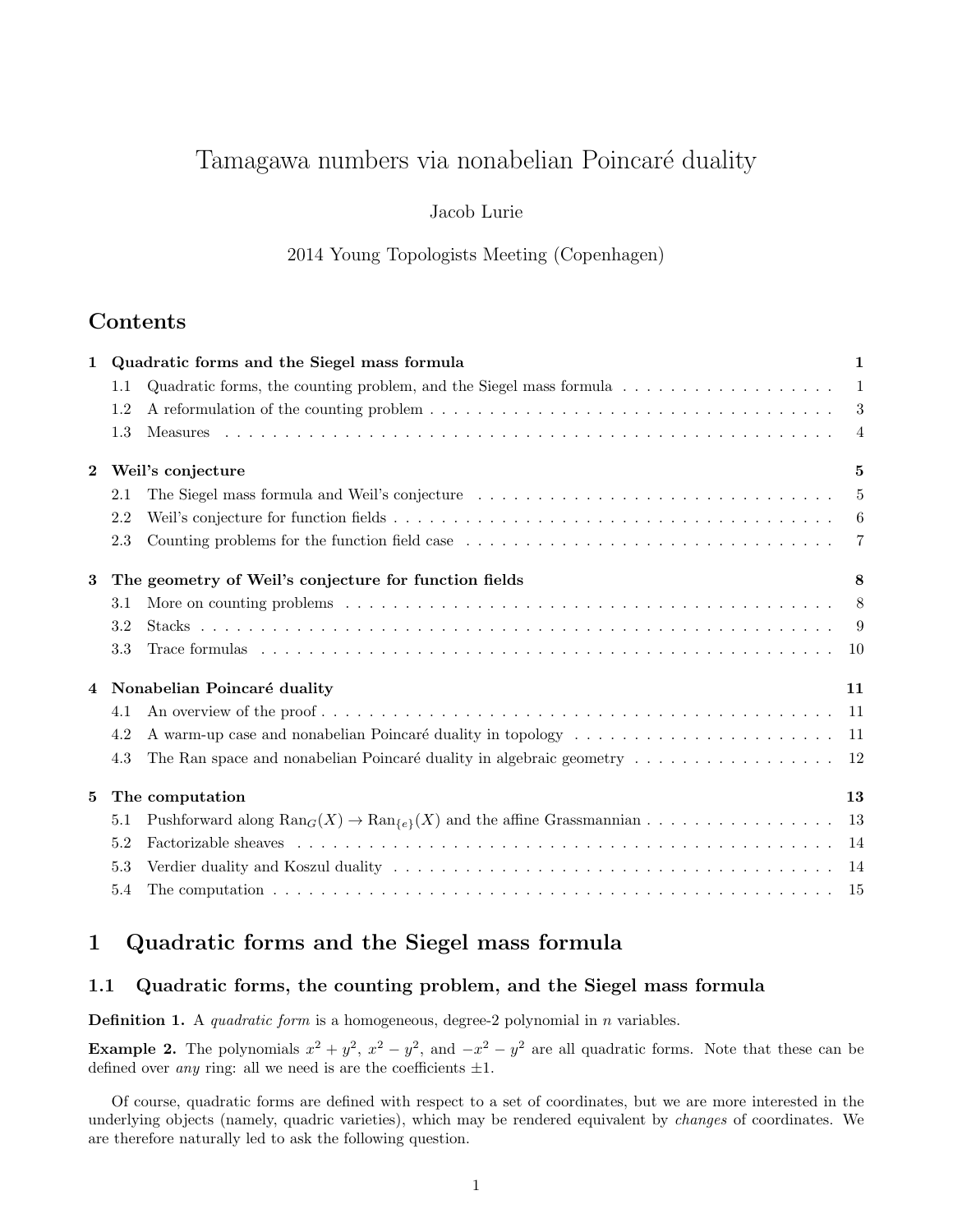Question 3. Are these quadratic forms related to each other by change of basis?

**Answer 4.** It depends on the base ring. Over  $\mathbb C$  the answer is yes, but over  $\mathbb R$  the answer is no. Notice that this implies that over  $\mathbb{Z}$ , the answer is no too.

Note that studying  $\mathbb R$  here tells us things about  $\mathbb Z$ . In fact, quadratic forms over  $\mathbb R$  (in a given number of variables) are completely classified by their signature: we can always change our coordinates so that the quadratic form is given by  $\sum a_i \cdot x_i^2$ , and then the signature is by definition the integer

$$
|\{i : a_i > 0\}| - |\{i : a_i < 0\}|.
$$

But over Z, things are much more subtle. For instance, as we just saw,  $x^2 + y^2$  and  $x^2 + 3y^2$  are equivalent over  $\mathbb R$ , but they can't be equivalent over  $\mathbb Z$  because they're not even equivalent over  $\mathbb Z/3$ . (In fact, these will be over  $\mathbb{R}$ , but they can't be equivalent over  $\mathbb{Z}$  because they're not even equivalent over  $\mathbb{Z}/3$ . (In fact, equivalent over a given ring R iff  $\sqrt{3} \in R$ .) In any case, these tests motivate the following conje

**Conjecture 5.** Two quadratic forms over  $\mathbb{Z}$  are equivalent iff they're equivalent over  $\mathbb{R}$  and over all  $\mathbb{Z}/p$ .

For simplicity, let us restrict to the *positive-definite* quadratic forms (still in some fixed number of variables n). It will be convenient to make the following definition.

**Definition 6.** We say that two (positive-definite) quadratic forms  $q$  and  $q'$  are in the same genus if they are equivalent over  $\mathbb{Z}/N$  for all  $N > 0$ .

Now, it's not true that equivalence classes of quadratic forms are totally classified by their genus, but it turns out that each genus only contains *finitely many* equivalence classes, and moreover we can precisely enumerate these equivalence classes, provided we count with multiplicity in the right way: this formula is called the Siegel mass formula. To describe it, we'll need a bit of notation.

**Notation 7.** Let R be a ring, and let  $q(x_1, \ldots, x_n)$  be a quadratic form with coefficients in R. Then, we write

$$
O_q(R) = \{ A \in GL_n(R) : q = q \circ A \}.
$$

**Example 8.** When  $R = \mathbb{R}$  and  $q(x_1, \ldots, x_n) = \sum x_i^2$ , then  $O_q(R)$  is the usual orthogonal group.

**Observation 9.** If q is positive-definite, then  $O_q(\mathbb{Z})$  will be *finite*. This is because its elements will have to preserve a lattice. (There will be some norm for which the lattice is spanned (at least rationally) by all the elements whose norm is bounded by some fixed constant C. So  $O_q(\mathbb{Z})$  must act faithfully on these elements, but by positivedefiniteness there are only finitely many of them.)

**Definition 10.** We define the mass of the quadratic form  $q$  to be

$$
\text{mass}(q) = \sum_{[q'] \in \text{genus}(q)} \frac{1}{|O_{q'}(\mathbb{Z})|},
$$

where  $[q']$  denotes the equivalence class of the quadratic form  $q'$ .

We won't give a precise statement of the Siegel mass formula just yet, but suffice it to say that it gives us another expression for this same quantity.

**Definition 11.** We say that a quadratic form (over  $\mathbb{Z}$ ) is unimodular if it's nondegenerate mod p for all primes p.

Example 12. None of the quadratic forms from our original example are unimodular. For instance, mod 2 we have that  $x^2 + y^2 \equiv (x + y)^2$ , i.e. up to change of coordinates this has just a single variable appearing with a nonzero coefficient.

It turns out that in order for a quadratic form to be unimodular, we must have at least 8 variables. In fact, a positive-definite quadratic form can only be unimodular if its number of variables is a multiple of 8.

We can now formulate a special case (or rather a consequence) of the Siegel mass formula:

$$
\sum_{q \text{ unimodular}} \frac{1}{|O_q(\mathbb{Z})|} = \frac{\Gamma(1/2) \cdot \Gamma(2/2) \cdots \Gamma(n/2) \cdot \zeta(2) \cdot \zeta(4) \cdots \zeta(n-2) \cdot \zeta(n/2)}{2^{n-1} \pi^{(n^2+n)/4}}.
$$

This is totally crazy: a priori the right side isn't even a rational number, let alone related to the left side! One can at least see that it's rational using Bernoulli numbers, but the connection is still mysterious.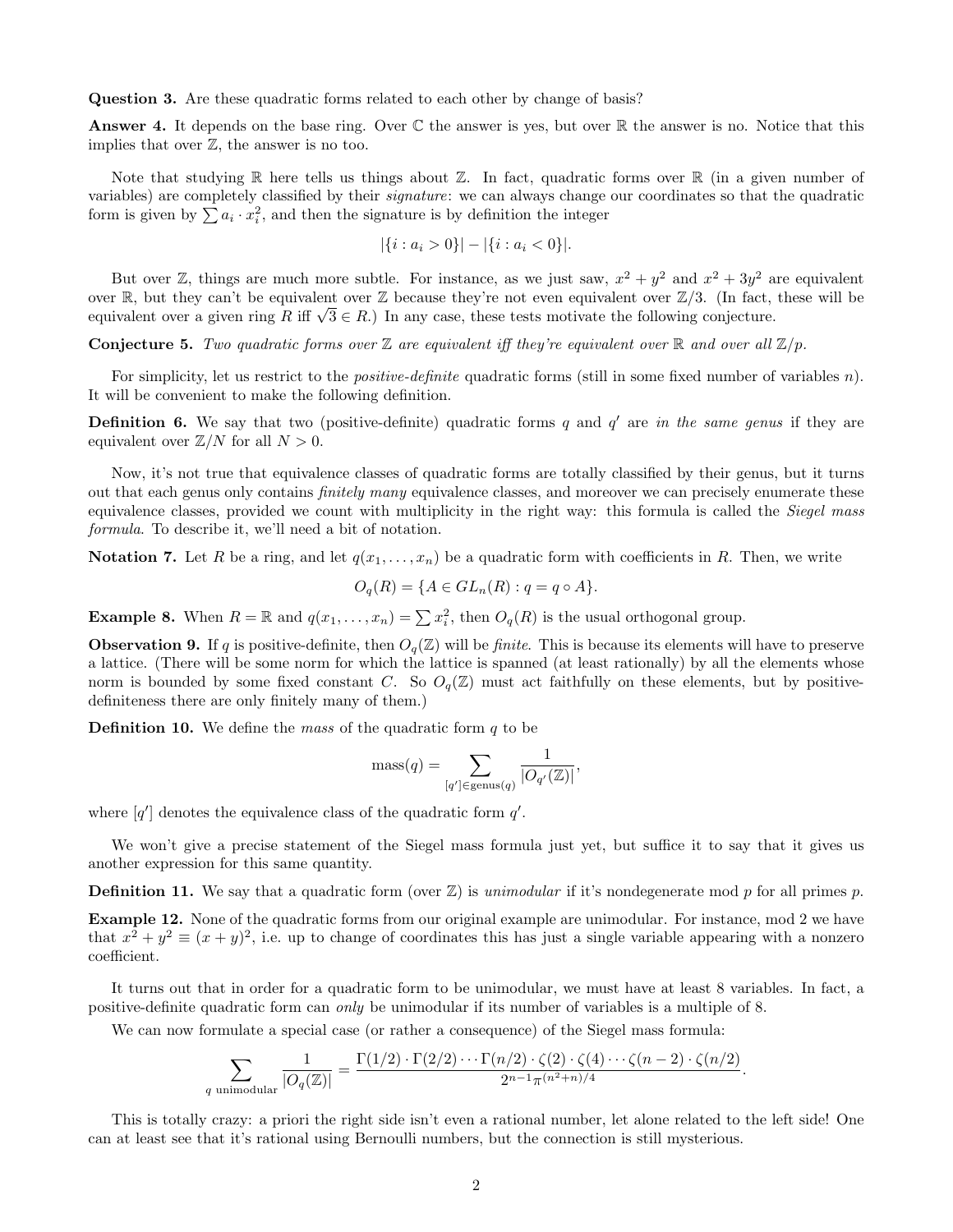**Example 13.** Let's look at the simplest example of this consequence of the Siegel mass formula. Let's use n to denote the number of variables. So the simplest case is  $n = 8$ , and then the right side of the equation becomes

$$
\frac{1}{2^{14}\cdot 3^5\cdot 5^2\cdot 7}.
$$

This denominator is actually the order of a certain finite group: if we set  $q$  to be the quadratic form corresponding to the  $E_8$ -lattice, then  $O_q(\mathbb{Z})$  is the Weyl group of  $E_8$ , and we have that  $|O_q(\mathbb{Z})| = 2^{14} \cdot 3^5 \cdot 5^2 \cdot 7$ . But then, since on the left side we're only adding positive quantities and we've already reached our asserted sum, this implies that there are no other summands on the left side: in other words, the  $E_8$  quadratic form is the *unique* unimodular quadratic form in 8 variables.

Remark 14. This example might be misleading, because it might lead one to expect that these numbers are often very small. In fact, at  $n = 32$  the right side is about 40,000,000. This tells us that there are tons of 32-variable unimodular quadratic forms. (In fact, every quadratic form has at least one automorphism (given by negating all coefficients), so there are at least 80 million unimodular quadratic forms!) As it happens, there are only 2 unimodular quadratic forms in 16 variables and only 24 unimodular quadratic forms in 24 variables (and these have all been classified). But we're never going to classify all the 32-variable unimodular quadratic forms by hand, in which sense this result (the Siegel mass formula) is pretty spectacular.

#### 1.2 A reformulation of the counting problem

Now, let's try – and fail – to prove that "same genus" implies "equivalent"; by failing, we'll learn something.

So, suppose that q and q' are in the same genus, i.e. for all  $N > 0$  they're equivalent mod N. That is, for each N we have some  $A_N \in GL_n(\mathbb{Z}/N\mathbb{Z})$  such that  $q = q' \circ A_N$  (as quadratic forms over  $\mathbb{Z}/N$ ).

We claim that without loss of generality, we can assume that if  $N|N'$  then  $A_{N'}$  reduces to  $A_N$  mod N. (This is a simple compactness argument, relying on the fact that there are only finitely many choices at each stage, since  $GL_n(\mathbb{Z}/N)$  is finite.) So, we can think about all the  $A_N$  together as some single matrix  $A \in GL_n(\mathbb{Z})$ .

Now, recall that

$$
\hat{\mathbb{Z}} = \lim \mathbb{Z}/N = \prod_p \mathbb{Z}_p
$$

(by the Chinese remainder theorem), so we can actually assume that  $q \sim q'$  over  $\mathbb{Z}_p$  for all primes p. This implies that  $q \sim q'$  over  $\mathbb{Q}_p$  for all p (by the factorization

$$
\mathbb{Z} \to \mathbb{Z}_p \to \mathbb{Q}_p = \mathbb{Z}_p[p^{-1}]
$$

of the unit). Moreover, we have  $q \sim q'$  over R, since quadratic forms over R are classified by their signature. Then, in line with the Hasse principle (which in general says that two objects are equivalent over Q iff they're equivalent over all its completions, i.e. over R and over all the  $\mathbb{Q}_p$ , this turns out to imply that  $q \sim q'$  over  $\mathbb{Q}$ , i.e. that there is some  $B \in GL_n(\mathbb{Q})$  such that  $q = q' \circ B$ .

Now, we can use A and B to get an automorphism of  $q$ , as

$$
q = q' \circ A = (q \circ B^{-1}) \circ A.
$$

This is tantamount to saying that  $B^{-1}A \in O_q(\mathbb{A}_{fin})$ , where  $\mathbb{A}_{fin}$  is the ring of *finite adeles*: this can be described as  $\mathbb{A}_{fin} = \mathbb{Z} \otimes \mathbb{Q}$ , i.e.

$$
\mathbb{A}_{fin}=\prod_p^{res}\mathbb{Q}_p
$$

(where the "res" stands for "restricted": we only allow denominators at finitely many places).

Now, to come up with this matrix we made two choices: the choice of A, and the choice of B. hence, to obtain a canonical value we consider

$$
B^{-1} \circ A \in O_q(\mathbb{Q}) \backslash O_q(\mathbb{A}_{fin}) / O_q(\hat{\mathbb{Z}}),
$$

i.e. we take this as a double-coset. If this were the identity double-coset, then we'd have that  $B^{-1} \circ A$  is the identity matrix (so that  $A = B$ ), and moreover since  $\mathbb{Z} \cap \mathbb{Q} = \mathbb{Z}$  we get that in fact A and B are defined over  $\mathbb{Z}$ .

In fact, this logic is all reversible, and we come to the following result.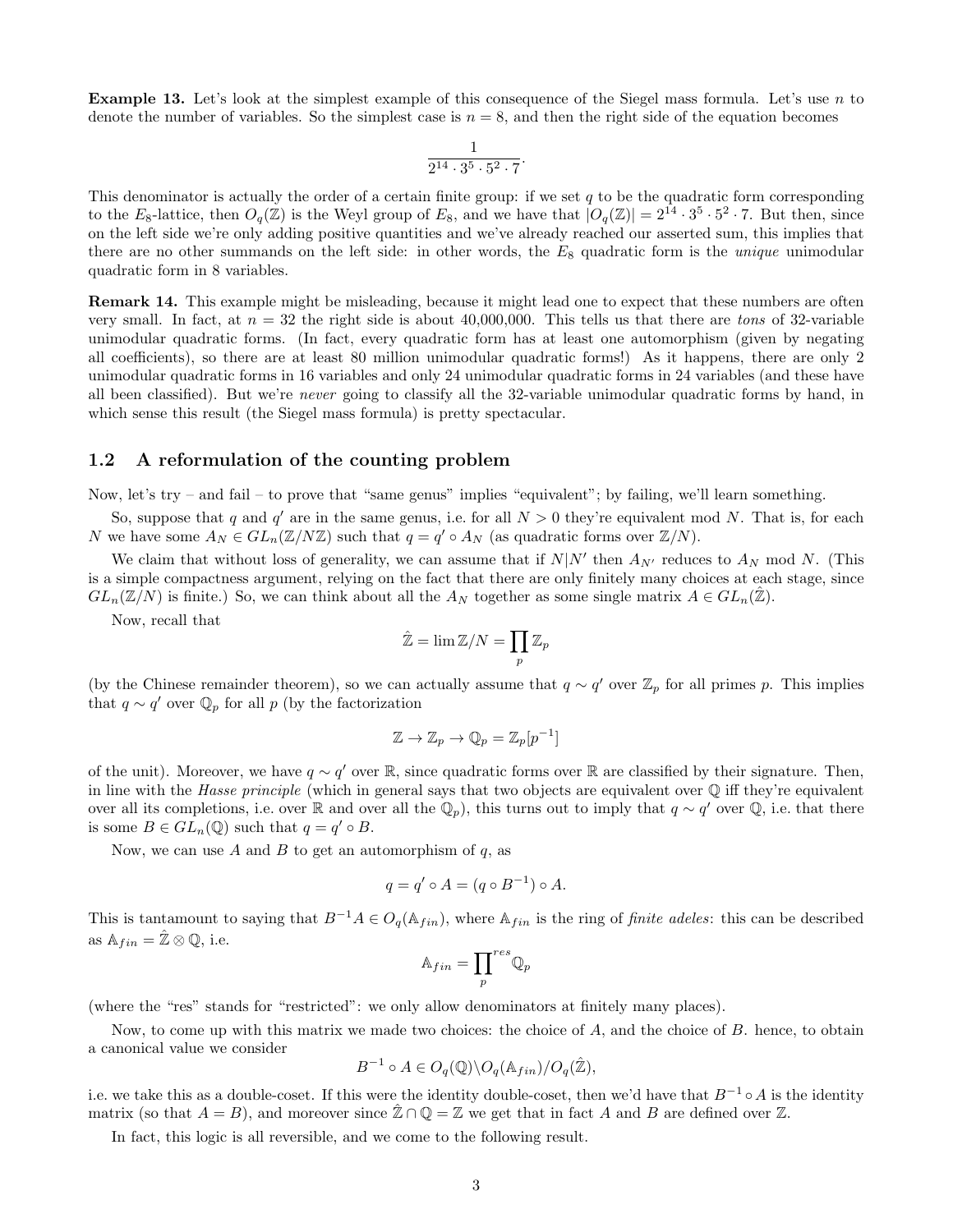Proposition 15. The set

$$
O_q(\mathbb{Q}) \backslash O_q(\mathbb{A}_{fin}) / O_q(\hat{\mathbb{Z}})
$$

is in bijection with equivalence classes of quadratic forms in the genus of q.

Before going forward, let's make two modifications to this setup.

1. Rather than work with  $O$ , we work with  $SO:$  define

 $SO_q(R) = \{A \in GL_n(R) : q \circ A = q, \ \det(A) = 1\},\$ 

and use  $SO$  everywhere above where we wrote O. This actually corresponds to a different counting problem (namely, modding out by equivalences via determinant-1 transformations), but this ends up only introducing some determinable power of 2. So, this is no big deal.

2. We'd like to replace  $A_{fin}$  with  $A = A_{fin} \times \mathbb{R}$ . This modification makes our middle terms  $SO_q(A_{fin})$  bigger, by adding in a factor of the compact Lie group  $SO_q(\mathbb{R})$ . To couteract this, we just divide out by it too.

And so finally, we will want to understand the size of the set

$$
SO_q(\mathbb{Q})\backslash SO_q(\mathbb{A})/SO_q(\hat{\mathbb{Z}}\times \mathbb{R}).
$$

(Note that  $SO_q(\hat{\mathbb{Z}} \times \mathbb{R}) = SO_q(\hat{\mathbb{Z}}) \times SO_q(\mathbb{R})$ .)

#### 1.3 Measures

Now, we would also like to take advantage of the topology on A, which is quite nice and makes it into a locally compact topological ring. Hence, there is an induced subspace topology on  $SO_q(\mathbb{A}) \subset M_{n \times n}(\mathbb{A})$ , which then becomes a locally compact group. Inside of this locally compact group sit the discrete subgroup

$$
SO_q(\mathbb{Q}) \subset SO_q(\mathbb{A})
$$

and compact open subgroup

$$
SO_q(\mathbb{A}) \supset SO_q(\hat{\mathbb{Z}} \times \mathbb{R}).
$$

Now, it's always fun to look for invariant measures. Recall that the *Haar measure* is the unique left-invariant measure up to scaling. (In fact, this is a unimodular group, meaning left-invariant measures are also right-invariant measure.) Let's write  $\mu$  for a Haar measure (which, again, is well-defined up to a scalar). This descends to a measure on  $SO_q(\mathbb{Q})\backslash SO_q(\mathbb{A})$ , which we again denote by  $\mu$ .

Now, the compact group  $SO_q(\hat{\mathbb{Z}}\times\mathbb{R})$  acts on the set  $SO_q(\mathbb{Q})\backslash SO_q(\mathbb{A})$  on the right; if this action were free, we'd just divide things out to get the resulting measure of the two-sided quotient. But in fact, there's a stabilizer: the stabilizer of the identity left-coset is precisely  $SO_q(\mathbb{Z})$ . Hence, we obtain that

$$
\mu(SO_q(\mathbb{Q})\backslash SO_q(\mathbb{A})) = \mu(SO_q(\hat{\mathbb{Z}} \times \mathbb{R})) \cdot \sum_{q' \in \text{genus}(q)} \frac{1}{|SO_{q'}(\mathbb{Z})|}.
$$

And this, finally, is where the mass formula comes from:

$$
\text{mass}(q) = \frac{\mu(SO_q(\mathbb{Q}) \backslash SO_q(\mathbb{A}))}{\mu(SO_q(\hat{\mathbb{Z}} \times \mathbb{R}))}.
$$

**Remark 16.** This expression is independent of the choice of  $\mu$ , since  $\mu$  itself was well-defined up to scaling. But in fact, Tamagawa and Weil saw that it's actually fruitful to consider these numerator and denominator independently (and make a canonical choice of measure). We'll pick up this thread in the next lecture.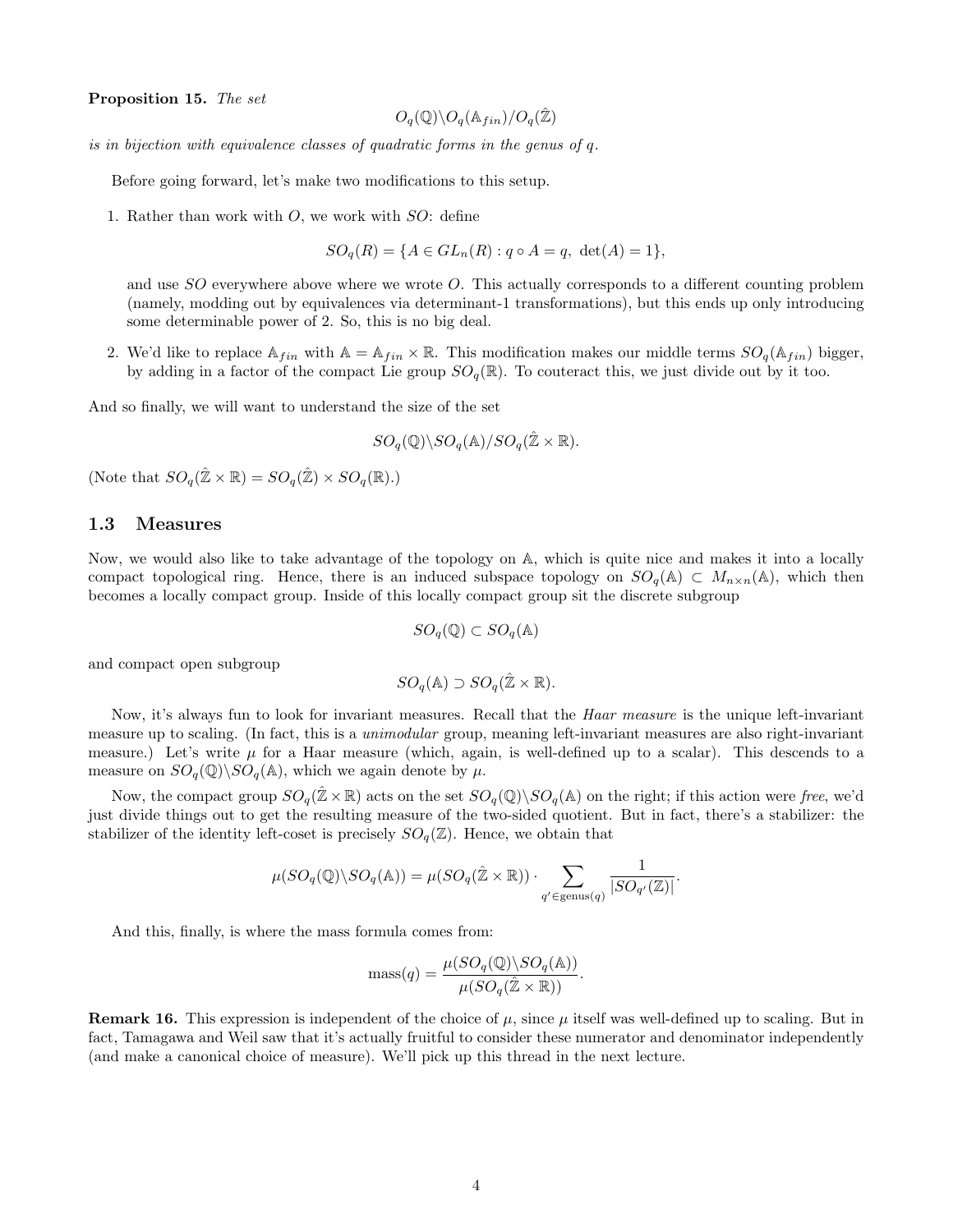# 2 Weil's conjecture

## 2.1 The Siegel mass formula and Weil's conjecture

Let q be a positive-definite quadratic form over  $\mathbb{Z}$ . Recall that the *Siegel mass formula* tells us that

$$
\sum_{q' \in \text{genus}(q)} \frac{1}{|SO_{q'}(\mathbb{Z})|} = \frac{\mu(SO_q(\mathbb{Q}) \backslash SO_q(\mathbb{A}))}{\mu(SO_q(\mathbb{Z} \times \mathbb{R}))},
$$

where  $\mathbb{A} = \mathbb{R} \times \prod_{p}^{res} \mathbb{Q}_p$ . Observe that this expression on the right is independent of the choice of measure  $\mu$ , since  $\mu$  itself is well-defined up to scale. But in fact, there's a canonical choice of measure, the Tamagawa measure, which we will now define. Actually, we will define the measure on each factor of the canonical factorization

$$
SO_q(\mathbb{A}) = SO_q(\mathbb{R}) \times \prod_p^{res} SO_q(\mathbb{Q}_p).
$$

individually.

• First of all,  $SO_q(\mathbb{R})$  is a Lie group, and in particular is a manifold. Thus, top-degree differential forms give rise to measures (by integration); if our chosen top-degree form is left-invariant, then so will the resulting measure be left invariant. Left-invariant top-degree forms, in turn, are determined by what they do at the origin. Let's write  $V_{\mathbb{R}}$  for the 1-dimensional  $\mathbb{R}$ -vector space that they span.

Next, note that  $SO_q(\mathbb{R})$  isn't just a compact group, but comes to us as an *algebraic group*: it's a subgroup  $SO_q(\mathbb{R})\subset GL_n(\mathbb{R})$  cut out by certain *polynomial* equations. In general, such an algebraic group is called a linear algebraic group.

Now, this linear algebraic group is not just defined over  $\mathbb{R}$ , but over  $\mathbb{Q}$ . we can talk about *algebraic* differential forms defined over  $\mathbb{Q}$ , too. This gives us a canonical choice of subspace  $V_{\mathbb{Q}} \subset V_{\mathbb{R}}$ , which is a 1-dimensional Q-vector space:  $V_{\mathbb{R}} = V_0 \otimes_{\mathbb{Q}} \mathbb{R}$ . This cuts down a huge amount of ambiguity, and we'll leave this thread here for the moment.

• Let's consider the other factors,  $SO_q(\mathbb{Q}_p)$  for p prime. This is a p-adic analytic Lie group, and so one can say roughly the same words to obtain a function from a 1-dimensional  $\mathbb{Q}_p$ -vector space  $V_{\mathbb{Q}_p}$  to the invariant measures. But once again, this comes to us as a linear algebraic group (this time as a subgroup of  $GL_n(\mathbb{Q}_p)$ ), so again we canonically get  $V_{\mathbb{Q}} \subset V_{\mathbb{Q}_p}$ . We use the same notation  $V_{\mathbb{Q}}$  because this is the same vector space: these conditions are defined by the same equations!

As a result of the previous two analyses, we see that any nonzero  $\omega \in V_{\mathbb{Q}}$  determines a left-invariant measure  $\mu_{\omega, p}$ on  $SO_q(\mathbb{Q}_p)$  as well as a left-invariant measure  $\mu_{\omega,\infty}$  on  $SO_q(\mathbb{R})$ . Using this observation, we define the Tamagawa measure on  $SO_q(\mathbb{A})$  by taking the product:

$$
\mu_{\text{Tam}} = \prod_{\text{places }p} \mu_{\omega, p}.
$$

Now, this may look like it depended on the choice of  $\omega \in V_{\mathbb{Q}}$ , but in fact it does not. If we multiply  $\omega$  by some rational number r, then the R-factor  $\mu_{\omega,\infty}$  would get multiplied by  $|r|_{\infty}$ , while the  $\mathbb{Q}_p$ -factor  $\mu_{\omega,p}$  would get multiplied by  $|r|_p$ . The magic, then, lies in the fact that the product of the absolute values at all the places of any nonzero rational number is 1!

Now, let's return to the Siegel mass formula, and use our new canonical measure, the Tamagawa measure. The denominator on the right side is the measure of

$$
SO_q(\hat{\mathbb{Z}} \times \mathbb{R}) = SO_q(\mathbb{R}) \times \prod_p SO_q(\mathbb{Z}_p),
$$

and by definition we have that

$$
\mu_{\mathrm{Tam}}(SO_q(\hat{\mathbb{Z}}\times\mathbb{R}))=\mu_{\omega,\infty}(SO_q(\mathbb{R}))\times\prod_p\mu_{\omega,p}(SO_q(\mathbb{Q}_p)).
$$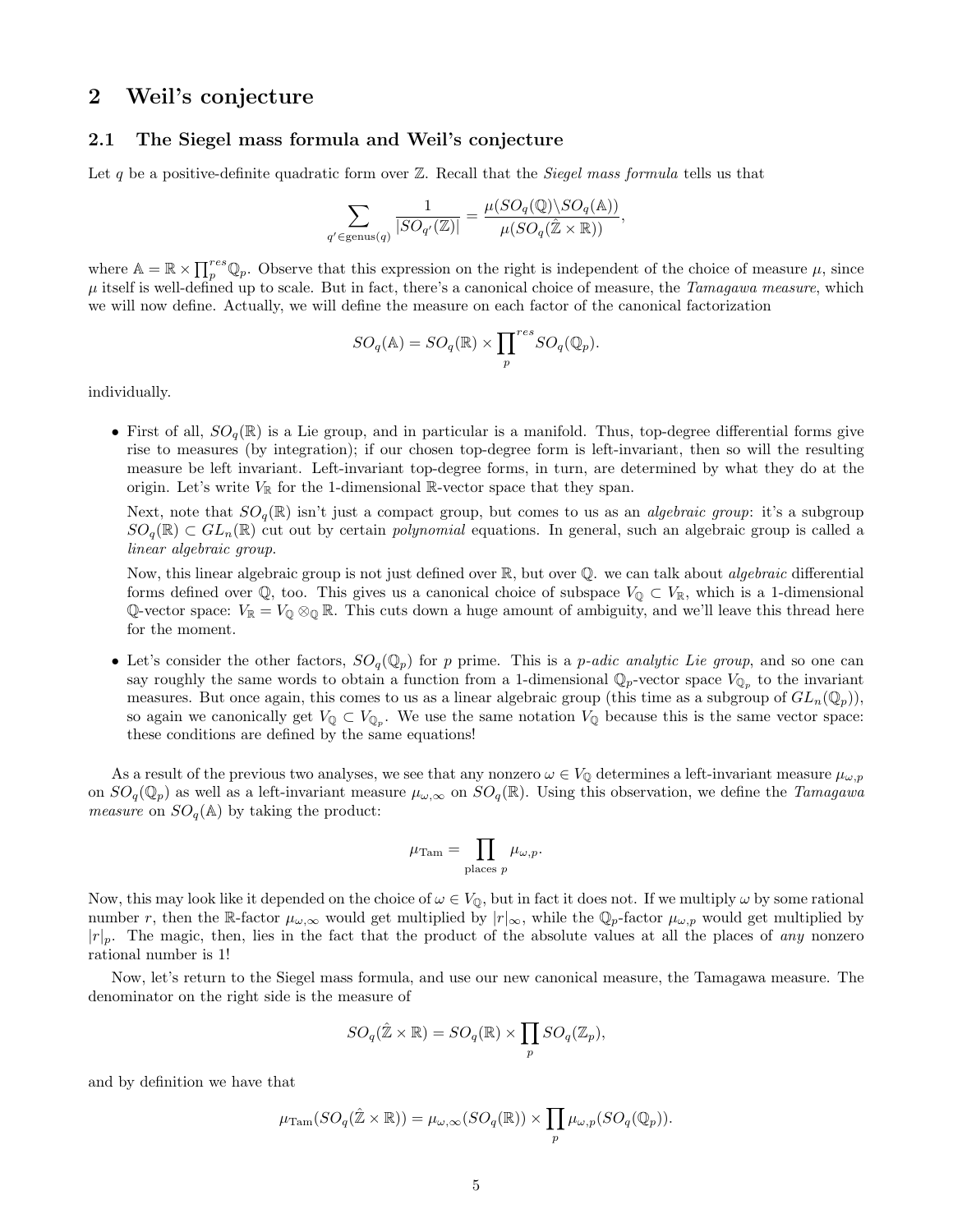The first factor is what's contributing all the  $\pi$ 's an special values of  $\Gamma$  and whatnot, while the second factor involves a counting problem: the number of  $\mathbb{Z}/p$ -points of  $SO_q(\mathbb{Z}_p)$ .

In fact, it turns out that in the statement of the Siegel mass formula, at least in the unimodular case that we saw in the last talk, all of the complication came from the denominator. There's another reformulation of the Siegel mass formula, only in terms of the numerator:

$$
\mu_{\mathrm{Tam}}(SO_q(\mathbb{Q})\backslash SO_q(\mathbb{A}))=2.
$$

(Going back and forth between these formulations is substantially easier than proving either one by themselves; that's the sense in which this is a reformulation.) But this has another advantage: last time, we only talked about the unimodular version. But this newer statement is good for *any* quadratic form; in fact, it works over  $\mathbb Q$  and we don't need to restrict to the positive-definite case either.

But one still might not like this formula completely: why 2? In fact, this 2 is related to the fact that  $SO_q$  is not simply connected: it has an (algebraic) double cover by an algebraic group,  $Spin_a \to SO_a$ . Then, we have the further reformulation

$$
\mu_{\mathrm{Tam}}(\mathrm{Spin}_Q(\mathbb{Q})\backslash\mathrm{Spin}_q(\mathbb{A}))=1
$$

of the Siegel mass formula (in the same sense as before).

Now, motivated by this and other examples, Weil conjectured that this mass formula is a *general* phenomenon, not only have to do with quadratic forms but rather with all simply-connected algebraic groups. More precisely, he formulated the following.

**Conjecture 17** (Weil's conjecture). Let G be a semisimple, simply-connected algebraic group over  $\mathbb{O}$ . Then the Tamagawa measure on G(A) has that

$$
\mu_{\mathrm{Tam}}(G(\mathbb{Q})\backslash G(\mathbb{A}))=1.
$$

Remark 18. In this case, we can take the semisimple and simply-connected assumptions to mean that over C it is such. As for the Tamagawa measure, one can make all the definitions we've seen above to give a rigorous definition.

**Remark 19.** If G isn't compact over  $\mathbb{R}$ , one can reformulate the conjecture as a "density" statement. (The "mass" comes from dividing off  $G(\hat{\mathbb{Z}})$  [this doesn't make sense to me]).

Weil's conjecture was first checked by Weil himself in a number of cases. Later, Langlands and Lai verified it in a number of other cases. Finally, Kottwitz proved it in general by reducing to those cases.

#### 2.2 Weil's conjecture for function fields

Now, we would like to talk about the (positive-characteristic) function field analog of Weil's conjecture. It's a general pattern in number theory that many questions one can ask over Q also make sense over function fields, and typically these are much easier to answer: we have tools that aren't available in number theory, namely the tools of algebraic geometry. This statement seems to be an exception: the number field case was known far earlier than the function field case.

We begin by fixing some notation.

Notation 20. We fix the following.

- Let  $\mathbb{F}_q$  denote the finite field with q elements.
- Let X denote a smooth projective algebraic curve over  $\mathbb{F}_q$ . (One should think of X as something like a compact Riemann surface: this would be the case that we're over  $\mathbb C$  instead of over  $\mathbb F_q$ .)
- Let  $K_X$  be the fraction field of  $X$ , i.e. its field of rational functions.

**Example 21.** The simplest example to keep in mind is  $X = \mathbb{P}^1$ ; in this case,  $K_X = \mathbb{F}_q(x)$  (the field obtained by taking  $\mathbb{F}_q$  and freely adjoining a transcendental element  $x$  – one may actually *define* a function field to be a field which is obtained by this procedure).

Now, function fields are analogous to number fields in many ways, and these relationships organize themselves into a dictionary (two out of three columns of what has been called the Rosetta stone for the Langlands program).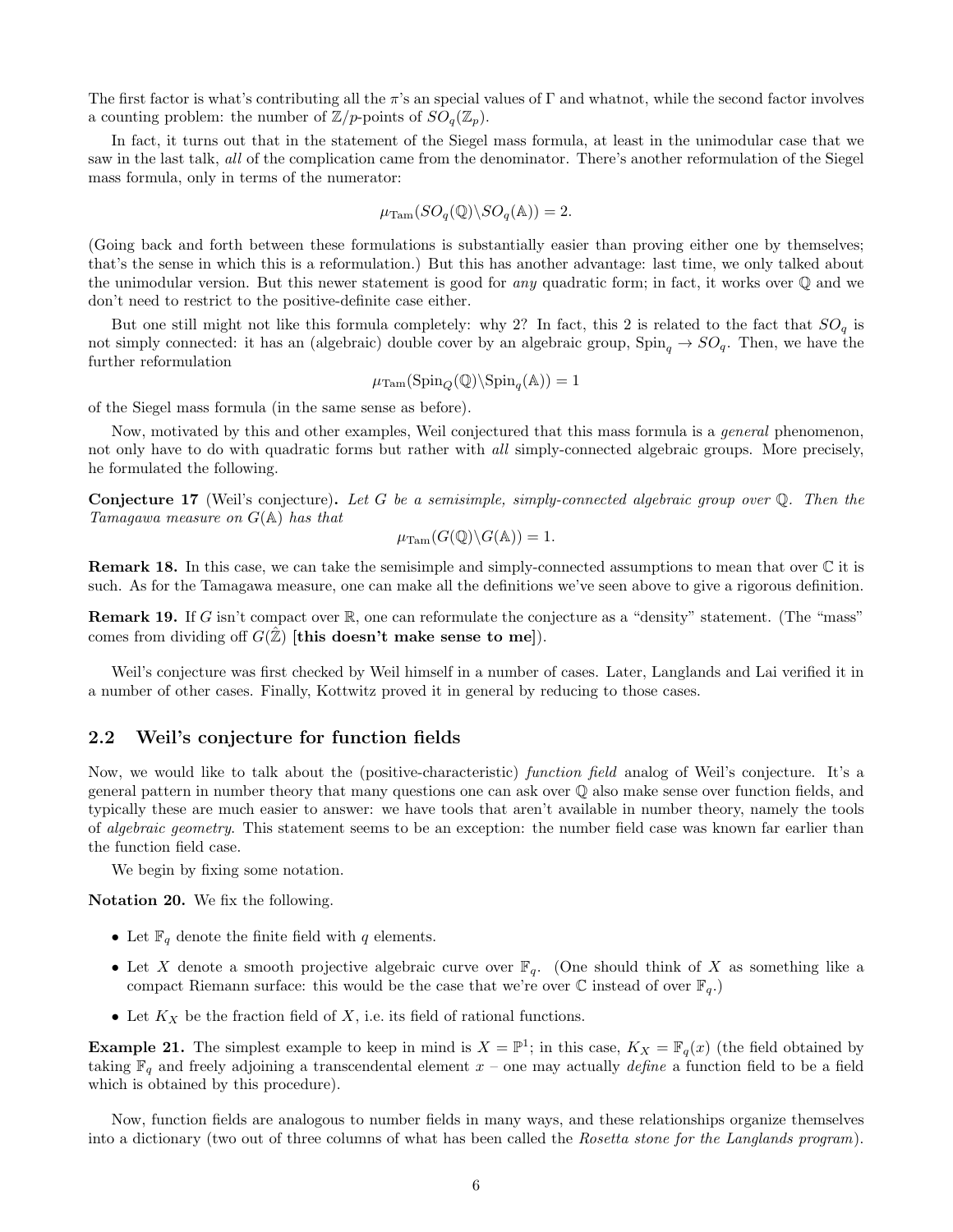| number fields                                                    | function fields                                                                      |
|------------------------------------------------------------------|--------------------------------------------------------------------------------------|
| $\mathbb Q$ (or any number field)                                | $K_X$                                                                                |
| places (i.e. prime numbers and $\infty$ )                        | closed points $x \in X$                                                              |
| $\mathbb{Z}/p$                                                   | residue field $\kappa(x)$ (a finite extension of $\mathbb{F}_q$ )                    |
| $\mathbb{Z}_p$                                                   | complete local ring $\mathcal{O}_{X,x}$ ; noncan. iso. to $\kappa(x)[[t]]$           |
| $\mathbb{Q}_p$ (or $\mathbb{R}$ )                                | fraction field $K_{X,x}$ of $\mathcal{O}_{X,x}$ ; noncanon. iso. to $\kappa(x)((t))$ |
| $\mathbb{A} = \mathbb{R} \times \prod_{p} {^{res} \mathbb{Q}_p}$ | $\mathbb{A} = \prod^{res} K_{X,x}$                                                   |

 $\overline{\phantom{a}}$ 

Remark 22. The noncanonical isomorphisms on the right side are determined by a choice of local coordinate.

Remark 23. The last line on each side gives an *exhaustive* list of the completions of the appropriate object, whence the adelic notation. In fact, it turns out that there are again natural topologies on the constituent factors of A and hence on  $A$  itself, and (on the function field side) this contains  $K_X$  as a discrete subring.

Now, let  $G_0$  be a (linear) algebraic group defined over  $K_X$  (i.e. it's cut out of  $GL_n(K_X)$  by polynomials), assumed to be semisimple and simply-connected (although note that this means something more general than the previous case, since we can't just extend to  $\mathbb C$  anymore). We can take  $G_0(\mathbb A)$ ; this inherits the structure of a locally compact group, and then  $G_0(K_X) \subset G_0(\mathbb{A})$  becomes a discrete subgroup. We can again discuss invariant measures, and an analogous procedure to the one above determines a measure on each  $G_0(K_{X,x})$ ; once again, as long as one considers all the completions together, the measure will again be independent of the choice. Hence we get a well-defined canonical choice of Haar measure on  $G_0(\mathbb{A})$ , which we once again call the *Tamagawa measure*.

Conjecture 24 (Weil's conjecture for function fields).

$$
\mu_{\mathrm{Tam}}(G_0(K_X)\backslash G_0(\mathbb{A}))=1.
$$

# 2.3 Counting problems for the function field case

Now, this is a nice clean statement, but it's not as clear what sort of counting problem this should relate to. So, in the remaining time, we give a quick indication of how we can convert this clean statement into a counting problem.

The analogy begins with the fact that having a linear algebraic group  $G_0$  over  $K_X$  is parallel to asking about quadratic forms over Q. But to get a mass formula, we need something better, namely an integral structure. For this, we observe that we have the inclusion  $Spec(K_X) \to X$  of the generic point, and so we further assume is that we have a pullback diagram



for some smooth affine group scheme  $G$  over  $X$ .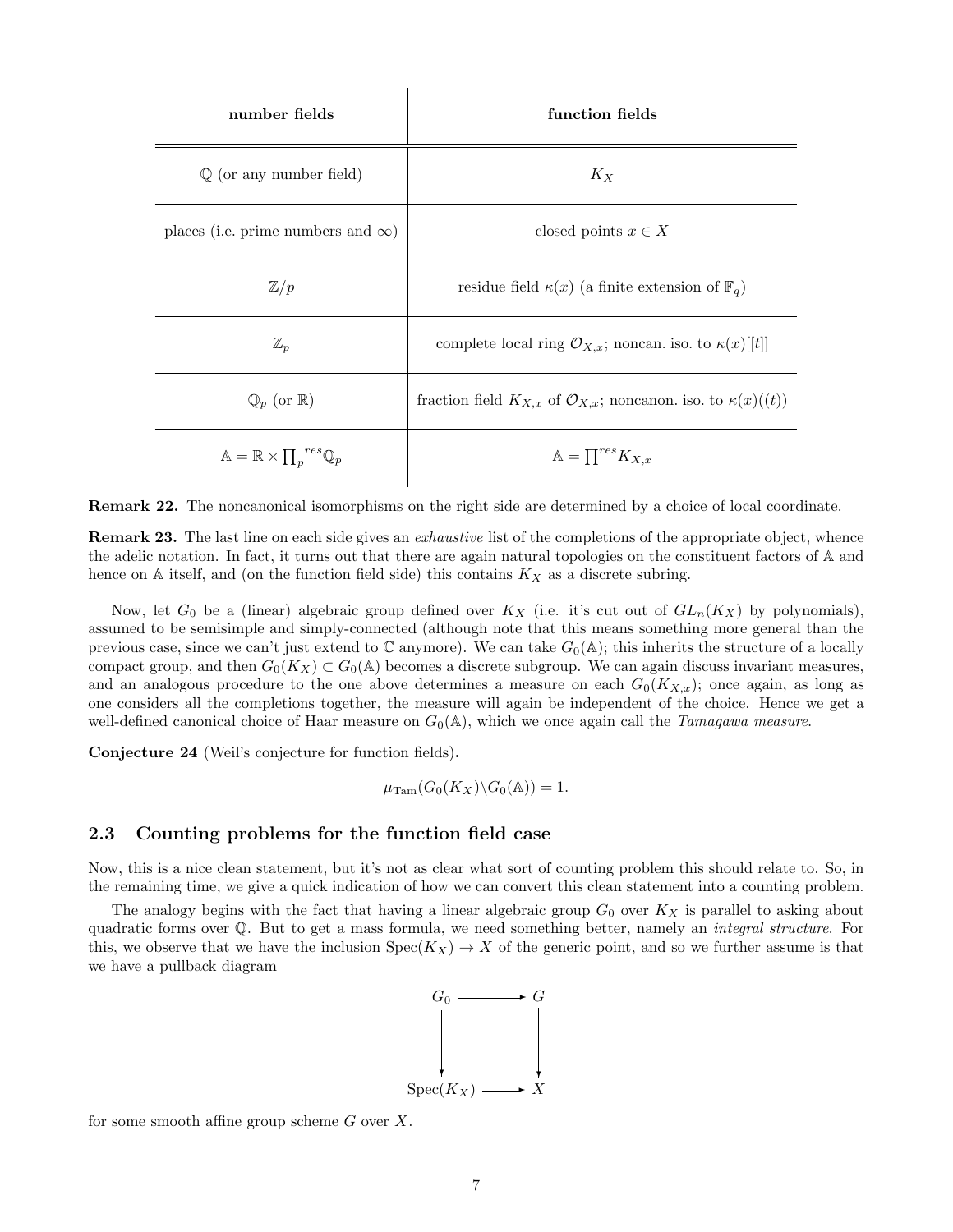Now, with this additional structure, we can apply  $G_0$  to not just any ring containing  $K_X$  (i.e. things with maps to Spec $(K_X)$ ), but we can also apply G to objects living over X. For instance, we have  $G(\mathcal{O}_{X,x}) \subset G_0(K_{X,x})$  (a compact open subgroup of a locally compact group), and then we have a map  $G(\mathcal{O}_{X,x}) \to G(\kappa(x))$  to a finite group.

Now, we can ask not just about left cosets  $G_0(\mathbb{Q})\backslash G_0(\mathbb{A})$ , but about double-cosets

$$
G_0(K_X)\backslash G_0(\mathbb{A})/\prod_{x\in X}G(\mathcal{O}_{X,x}),
$$

and it turns out that the mass formula counts these double-cosets. In the next lecture, we will describe how we recover this counting problem from the above formulation.

**Remark 25.** This set of double-cosets can be identified with  $H^1(X;G)$ , in analogy with our previous discussion of "forms of quadratic forms that locally look the same at all points of  $Spec(\mathbb{Z})$ ".

# 3 The geometry of Weil's conjecture for function fields

# 3.1 More on counting problems

Recall that if X is an algebraic curve over  $\mathbb{F}_q$  and  $x \in X$ , we set the following notation:

- $K_X$  is the function field of X,
- $\kappa(x)$  is the residue field at x (which will be a finite extension of  $\mathbb{F}_q$ ),
- $\mathcal{O}_x = \mathcal{O}_{X,x} \cong \kappa(x)[[t]]$  is the ring of germs of functions at x (where the isomorphism comes only after a choice of coordinate),
- $K_x = K_{X,x} \cong \kappa(x)((t))$  is the fraction field of  $\mathcal{O}_x$ , and
- $\mathbb{A} = \prod^{res} K_x$  is the restricted product of the fraction fields.

Then, Weil's conjecture for function fields asserts that

$$
\mu_{\mathrm{Tam}}(G_0(K_X)\backslash G_0(\mathbb{A}))=1.
$$

As we indicated last time, the first step in the proof is to reduce this to something more concrete, namely to a *counting problem.* In order to do this, we also ask for a *deformation* of  $G_0$ : more precisely, we ask for a pullback diagram



in which G is a smooth group scheme which is affine over  $X$  and has connected fibers. Then, whereas we previously already had a left action of  $G(K_X) = G_0(K_X)$  on  $G(\mathbb{A}) = G_0(\mathbb{A})$ , but now we also get a right action on  $G(\mathbb{A})$  of  $\prod_{x\in X}G(\mathcal{O}_x).$ 

Question 26. What do the double-cosets

$$
G(K_X)\backslash G(\mathbb{A})/\prod_{x\in X}G(\mathcal{O}_x)
$$

count?

**Answer 27.** These double-cosets count *isomorphism classes of principal G-bundles* on X.

In order to understand this better, we make two observations.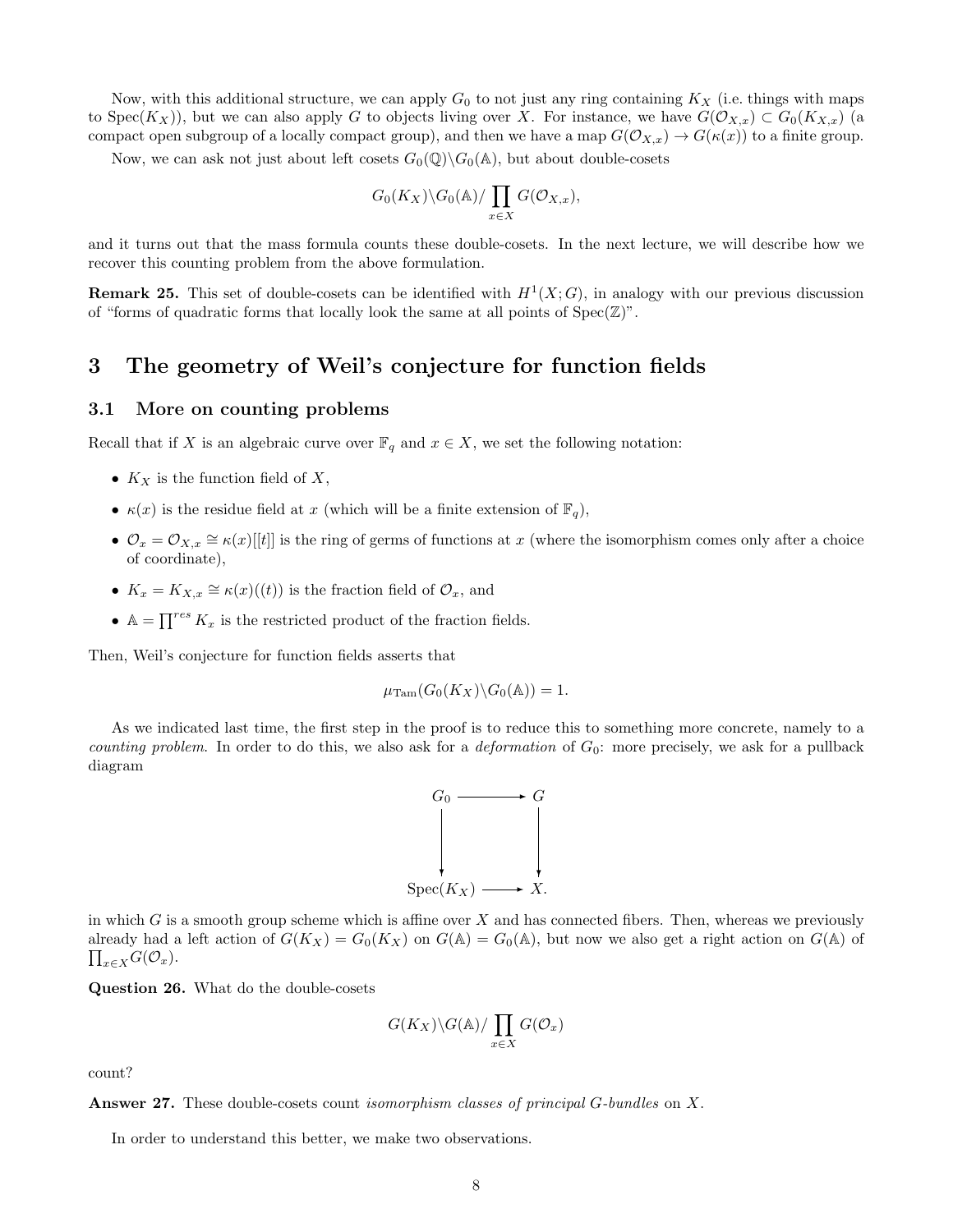- 1. Any principal G-bundle P over X can be trivialized at any (closed) point of X. (This is non-obvious, since the residue fields aren't generally algebraically closed and so a priori there should be obstructions to triviality in its Galois cohomology. But this fact follows from a theorem of Lang, which says that there are no nontrivial G-bundles over a finite field whenever the fibers are connected.) So, P is trivial over  $\mathcal{O}_x$  for all  $x \in X$ .
- 2. In line with the Hasse principle, this implies that  $P$  is also trivial over  $K_X$ . (This statement is due to Harder.)

So, we know that we can trivialize  $P$  away from a finite set of points. But we can also trivialize it in a formal neighborhood of each of these points, and hence all that we need to keep track of to recover  $P$  itself is the gluing data. If the formal disk is associated to the local ring  $\mathcal{O}_x$ , then the *punctured* formal disk is associated to the field  $K_x$ . Hence, if we consider

$$
[P] \in \prod_{x \in X} {}^{res} G(K_x) = G(\mathbb{A}),
$$

then the ambiguity in the choice of representative P of  $[P]$  is precisely the left-action of  $G(K_x)$  and the right action of  $\prod_{x \in X} G(\mathcal{O}_x)$ . And this recovers for us our answer to the counting problem.

#### 3.2 Stacks

Now, Weil's conjecture has to do with the value  $\mu_{\text{Tam}}(G_0(K_x)\backslash G_0(\mathbb{A}))$ , and this is associated with a *weighted* count:

$$
\frac{\mu_{\mathrm{Tam}}(G(K_x)\backslash G(\mathbb{A}))}{\mu_{\mathrm{Tam}}\left(\prod_{x\in X}G(\mathcal{O}_x)\right)}=\sum_{[P]}\frac{1}{|\mathrm{Aut}(P)|}
$$

(where the sum on the right is taken over the double-cosets, i.e. the isomorphism classes of  $G$ -bundles  $P$  over  $X$ ), and this is the appropriate Siegel mass formula. Just to totally spell out the analogy, the left side is conjecturally

$$
\frac{1}{\mu_{\text{Tam}}\left(\prod_{x\in X}G(\mathcal{O}_x)\right)},
$$

and so the right side is counting the number of G-bundles and the left side factors as a product (since the Tamagawa measure is a *product* measure) whose factors are computable.

**Remark 28.** Actually, it turns out that unless  $G$  is trivial, the sum on the right side is infinite: there are infinitely many G-bundles. but luckily, their automorphism groups grow quite quickly, and this sum ends up converging (but only because we were clever enough to count with multiplicity).

Number theory over function fields is supposed to be *easier* than over global fields, and we now take advantage of this. Namely, G-bundles are defined in an algebro-geometric way, and admit an algebro-geometric parametrization: they come in families. if Y is an algebraic variety over  $\mathbb{F}_q$ , then we can think of G-bundles on  $X \times Y$  as "families of G-bundles on  $X$  which are parametrized by  $Y$ ". It will be convenient to introduce a bit of notation for encoding this.

**Notation 29.** Let us write  $Bun_G(X)$  for the *(algebraic) stack of G-bundles of X*: this is an object which is characterized by the property that giving a map  $Y \to \text{Bun}_G(X)$  is the same as giving a G-bundle on  $X \times Y$ .

**Remark 30.** This object  $\text{Bun}_G(X)$  is not so unlike an algebraic variety, except that it's a *stack*: the objects we're trying to classify (namely, G-bundles on X) form a *groupoid* instead of just a set. (One may alternatively set this up by considering the projection map  $BG \times X \to X$ ; then,  $Bun_G(X)$  parametrizes sections of this map.)

Now, in particular we can evaluate  $Bun_G(X)$  on  $\mathbb{F}_q$ -algebras R, and we have that

$$
Bun_G(X)(R) = \{G\text{-bundles on } X \times \text{Spec}(R)\}.
$$

Using  $|-|$  to denote the *groupoid Euler characteristic* (determined by  $|pt|/|G| = 1/|G|$ ), in particular we have that

$$
|\text{Bun}_G(X)(\mathbb{F}_q)| = |\{G\text{-bundles on }X\}| = \sum_{[P]} \frac{1}{|\text{Aut}(P)|},
$$

the quantity appearing in Weil's conjecture.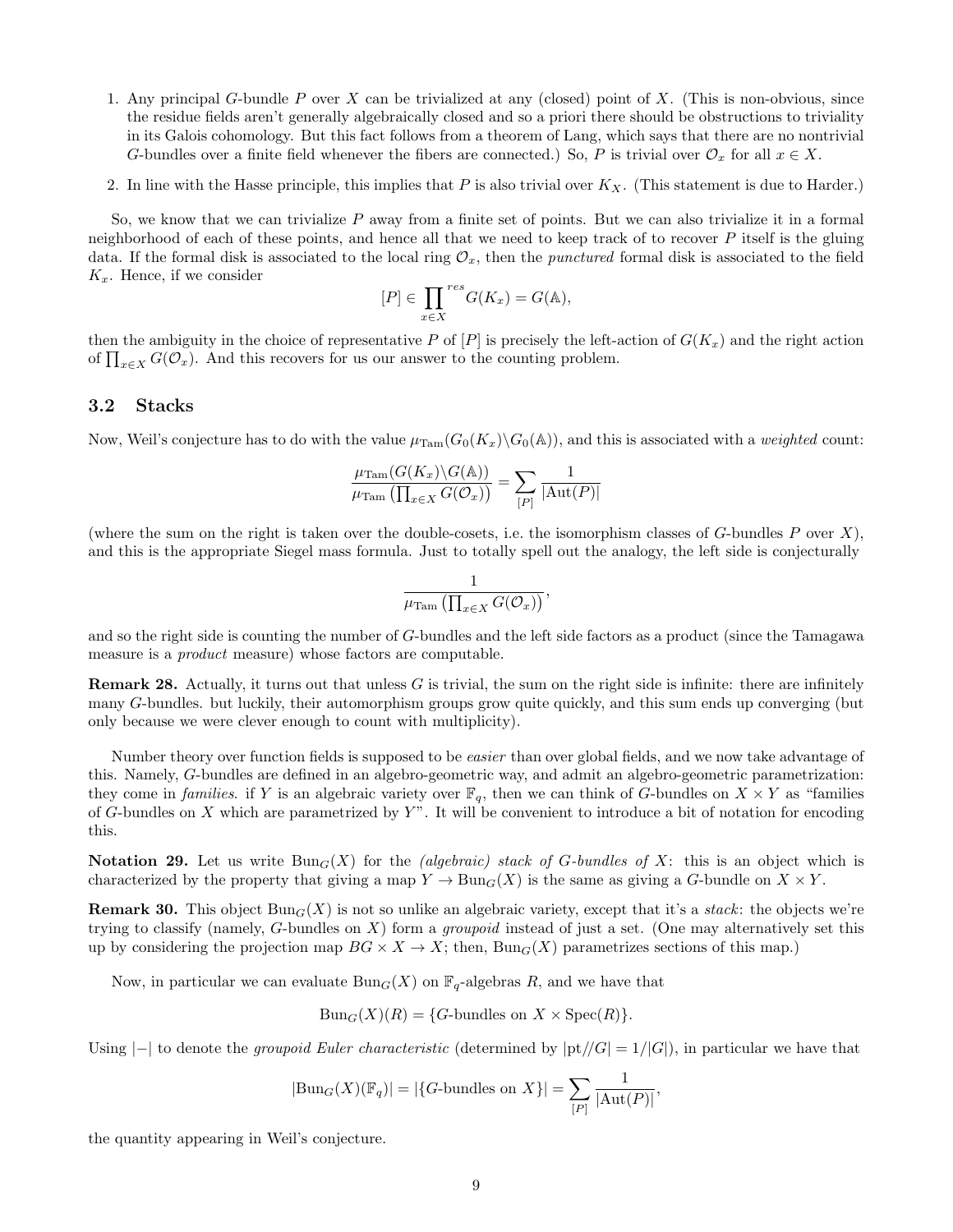#### 3.3 Trace formulas

Our identification of the quantity as a weighted count of isomorphism classes of G-bundles raises the following related question.

**Question 31.** Given a variety Y over  $\mathbb{F}_q$ , how many points does Y have over  $\mathbb{F}_q$ ?

Weil's idea for attacking this question is the following. First of all, we observe that  $Y(\mathbb{F}_q) \subset Y(\mathbb{F}_q)$ ; moreover, since Y itself is defined over  $\mathbb{F}_q$ , then it admits a *(geometric) Frobenius* map  $Y \to Y$ , given by raising all coordinates to the  $q^{\text{th}}$  power. (This is because if  $f(x_1,\ldots,x_n) = 0$  then  $f(x_1^q,\ldots,x_n^q) = 0$  as long as the coefficients of f are all in the ground field  $\mathbb{F}_q$ .) Using this, we get that this inclusion  $Y(\mathbb{F}_q) \subset Y(\overline{\mathbb{F}}_q)$  is precisely the inclusion of the fixedpoints of the Frobenius. Hence, we should have

$$
|Y(\mathbb{F}_q)| = \sum_i (-1)^i \text{Tr}(\text{Frob}|H_c^i(Y)),
$$

where  $H_c^i$  denotes some *conjectural* "compactly-supported cohomology theory for algebraic varieties" with good properties – that is, a Weil cohomology theory. In fact, this was one of the great successes of the Grothendieck school of algebraic geometry: they implemented this idea by introducing  $\ell$ -adic cohomology. Using this, they obtained the Grothendieck–Lefschetz trace formula.

Now, we would like to apply this trace formula not to an algebraic variety Y, but to our algebraic stack  $Bun_G(X)$ . But first, we will need to give a reformulation of the trace formula. If Y is a smooth variety of dimension  $d$ , then its cohomology satisfies Poincaré duality:  $H_c^i(Y, \mathbb{Q}_\ell) \cong (H^{2d-i}(Y, \mathbb{Q}_\ell))^{\vee}$ . We can almost use this to directly rewrite the trace formula, except that this isomorphism isn't equivariant for the action of Frobenius (but rather we always get an extra factor of  $q$ ), and so the dual form of the trace formula is that

$$
\frac{|Y(\mathbb{F}_q)|}{q^d} = \sum_i (-1)^i \text{Tr}(\text{Frob}^{-1} | H^i(Y; \mathbb{Q}_\ell)).
$$

**Remark 32.** This trace formula reflects the heuristic count that a dimension-d variety over  $\mathbb{F}_q$  "should" have roughly  $q<sup>d</sup>$  points, since this is true of affine space, the simplest example. So we should expect this sum to be roughly 1.

Now, we would like to apply this dual formulation of the trace formula to the case where  $Y = \text{Bun}_G(X)$ : we would like to say that

$$
\frac{|\mathrm{Bun}_{G}(X)(\mathbb{F}_q)}{q^{\dim \mathrm{Bun}_{G}(X)}} = \sum_{i} (-1)^i \mathrm{Tr}(\mathrm{Frob}^{-1}|H^i(\mathrm{Bun}_{G}(X),\mathbb{Q}_\ell)).
$$

But the important difference here is that a priori, we expect neither the left side nor the right side to be well-defined. For instance,  $|\text{Bun}_G(X)|$  might be given by an infinite sum, and similarly  $H^i(\text{Bun}_G(X), \mathbb{Q}_\ell)$  might be nonzero for infinitely many  $i$ . So in fact, what we mean to assert is first of all that both of these quantities *are* well-defined, and then moreover that they agree. Luckily, this is a theorem of Behrend, at least if G has good reduction everywhere (and the proof can be generalized with some effort to our case too).

And here we see the entrance of topology. We want to understand the cohomology of  $\text{Bun}_G(X)$ , including its action of Frobenius. thus, we reformulate Weil's conjecture (after some computations, including computing the "computable" value  $\mu_{\text{Tam}}\left(\prod_{x\in X} G(\mathcal{O}_x)\right)$  of the mass formula) as saying that

$$
\sum_{i} (-1)^{i} \text{Tr}(\text{Frob}^{-1} | H^{i}(\text{Bun}_{G}(X), \mathbb{Q}_{\ell})) = \prod_{x \in X} \frac{|K(x)|^{\dim(G)}}{|G(K(x))|},
$$

where this fraction should be thought of as having numerator "the expected number of points of G over  $K(x)$ " and as having denominator "the actual number of points of G over  $K(x)$ ", and hence we expect that this fraction should be close to 1. To prove this result, we'll first show that this sum on the left side ought to factor as a product over the points  $x \in X$ , and then we'll show that each factor should take the form indicated on the right.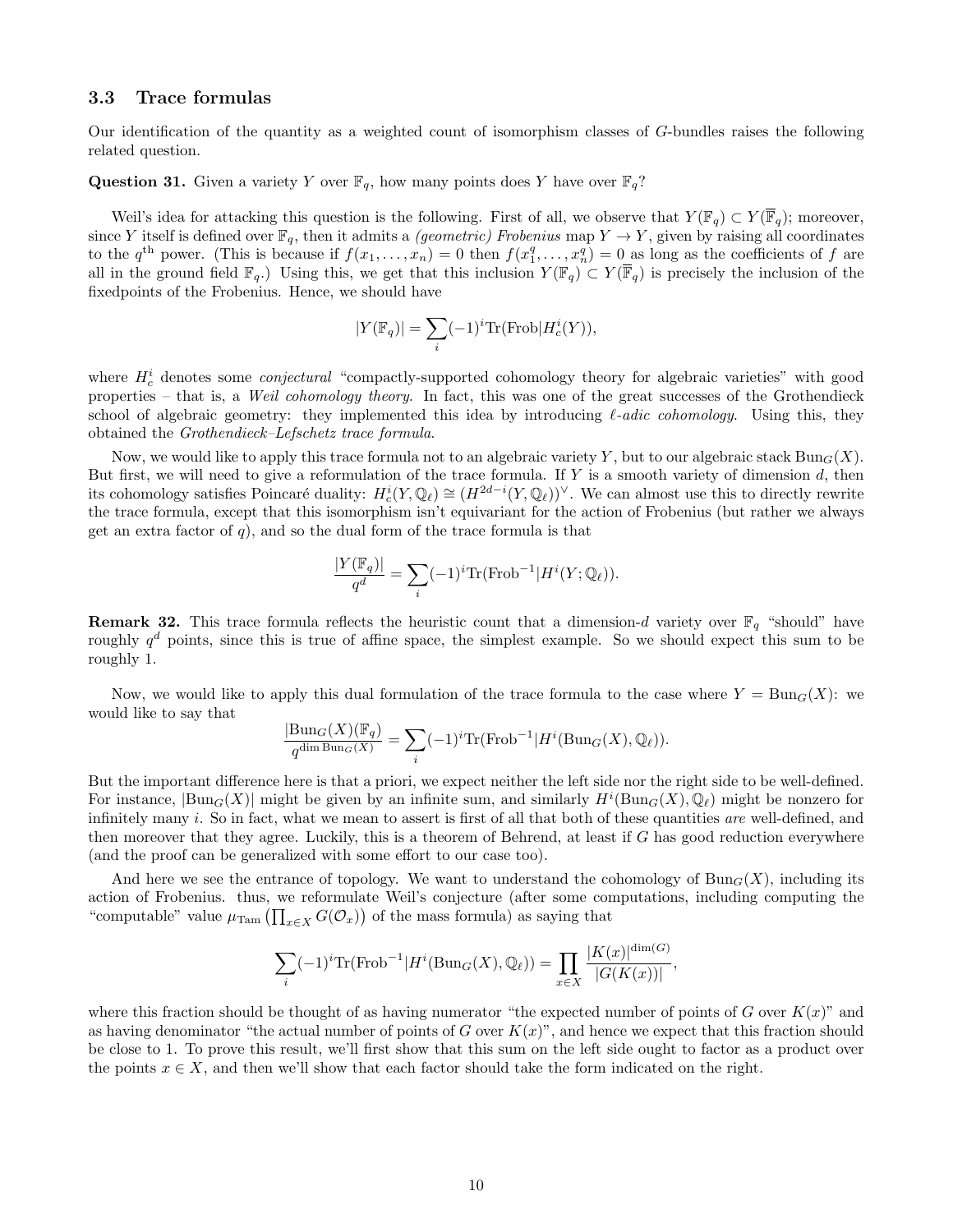# 4 Nonabelian Poincaré duality

# 4.1 An overview of the proof

Recall that we have the quantity

and the quantity

$$
\frac{\sum_{[P]}\frac{1}{|\text{Aut}(P)|}}{q^{\dim \text{Bun}_G(X)}} = \frac{|\text{Bun}_G(X)(\mathbb{F}_q)|}{q^{\dim \text{Bun}_G(X)}}
$$

$$
\prod_{x \in X} \frac{|\kappa(x)|^{\dim G}}{|G(\kappa(x))|},
$$

and we've restated Weil's conjecture for function fields to be the assertion that these quantities are equal. Recall also Lang's theorem, which says that there's only one G-bundle over  $\kappa(x)$  – the trivial bundle – which therefore has automorphism group  $G(\kappa(x))$ . So, a weighted count of G-bundles on  $Spec(\kappa(x))$  yields  $1/|G(\kappa(x))|$ . Now, the dimension of  $BG$  is the *negative* of the dimension of  $G$ , and hence we get the equality

$$
\frac{|\{G\text{-bundles over }\kappa(x)\}|}{|\kappa(x)|^{\dim BG}} = \frac{|\kappa(x)|^{\dim G}}{|G(\kappa(x))|}.
$$

So, we can now describe our method of attack. On the one hand, we will have a trace formula telling us that the first quantity equals

$$
\sum_{i} (-1)^i \text{Tr}(\text{Frob}^{-1} | H^*(\text{Bun}_G(X), \mathbb{Q}_\ell)),
$$

and then on the other hand a *local-to-global principle* will give us that this expression agrees with the second quantity as well. Thus, our general goal is to understand the ( $\ell$ -adic) cohomology of Bun<sub>G</sub>(X) over  $\mathbb{F}_q$  (or over  $\mathbb{F}_q$ ).

## 4.2 A warm-up case and nonabelian Poincaré duality in topology

As a warm-up, let's first explore these ideas over the field  $\mathbb C$  and taking  $G$  to be a *constant* group scheme, i.e. it's just a semisimple complex connected Lie group (e.g.  $G = SL_n$ ). This lands us in the world of ordinary topology. So, we now think of X as a Riemann surface, and we will think of  $BG$  as simply a topological space (rather than as an algebraic stack). Then,  $Bun_G(X)$  is an algebraic stack but has an associated homotopy type, namely map(X, BG). (Because  $X$  is 1-dimensional, there ends up being not much difference between algebraic vector bundles and smooth vector bundles.)

More generally, if X is a d-dimensional manifold and Y is any pointed space (e.g.  $BG$ ), we might try to describe  $map(X, Y)$  in terms of *local data* – or we'll actually care instead about  $map_c(X, Y)$  in the case that X is noncompact. So, the first fact to realize is that this functor is *covariant* in X with respect to proper maps: if  $U \subset X$  is an open embedding, we even get an *embedding* of mapping spaces  $\text{map}_c(U, Y) \hookrightarrow \text{map}_c(X, Y)$ . As a consequence, we have an abundance of spaces mapping to  $\text{map}_c(X, Y)$ , namely the spaces  $\text{map}_c(U, Y)$  for any  $U \subset X$ . This naturally leads us to consider the map

$$
\text{hocolim}_{U\subset X} \text{map}_c(U, Y) \to \text{map}_c(X, Y).
$$

Of course, there's a terminal object of the category of open subsets of  $X$ , namely  $X$  itself, so this homotopy colimit isn't going to be so interesting – it'll just be constant at  $map_c(X, Y)$ , and our map will be an equivalence trivially. But we can still try to get some mileage out of this idea, by restricting to certain subspaces  $U:$  if U is an open disk (i.e. an open subset of X that's homeomorphic to  $\mathbb{R}^d$ ), then we will have that

$$
\operatorname{map}_c(U, Y) \cong \operatorname{map}((D^n, S^{n-1}), (Y, y)) \simeq \Omega^d Y;
$$

more generally, if  $U \simeq \mathbb{R}^d \amalg \ldots \amalg \mathbb{R}^d$ , then

$$
\operatorname{map}_c(U, Y) \simeq \Omega^d Y \times \cdots \times \Omega^d Y.
$$

So, on such open subsets we have a very good understanding of the compactly-supported maps into Y .

The miracle, then, is it turns out that this is all we need, at least when  $Y$  is sufficiently connected (otherwise taking its d-fold loopspace will entail a loss of information). More precisely we have the following result.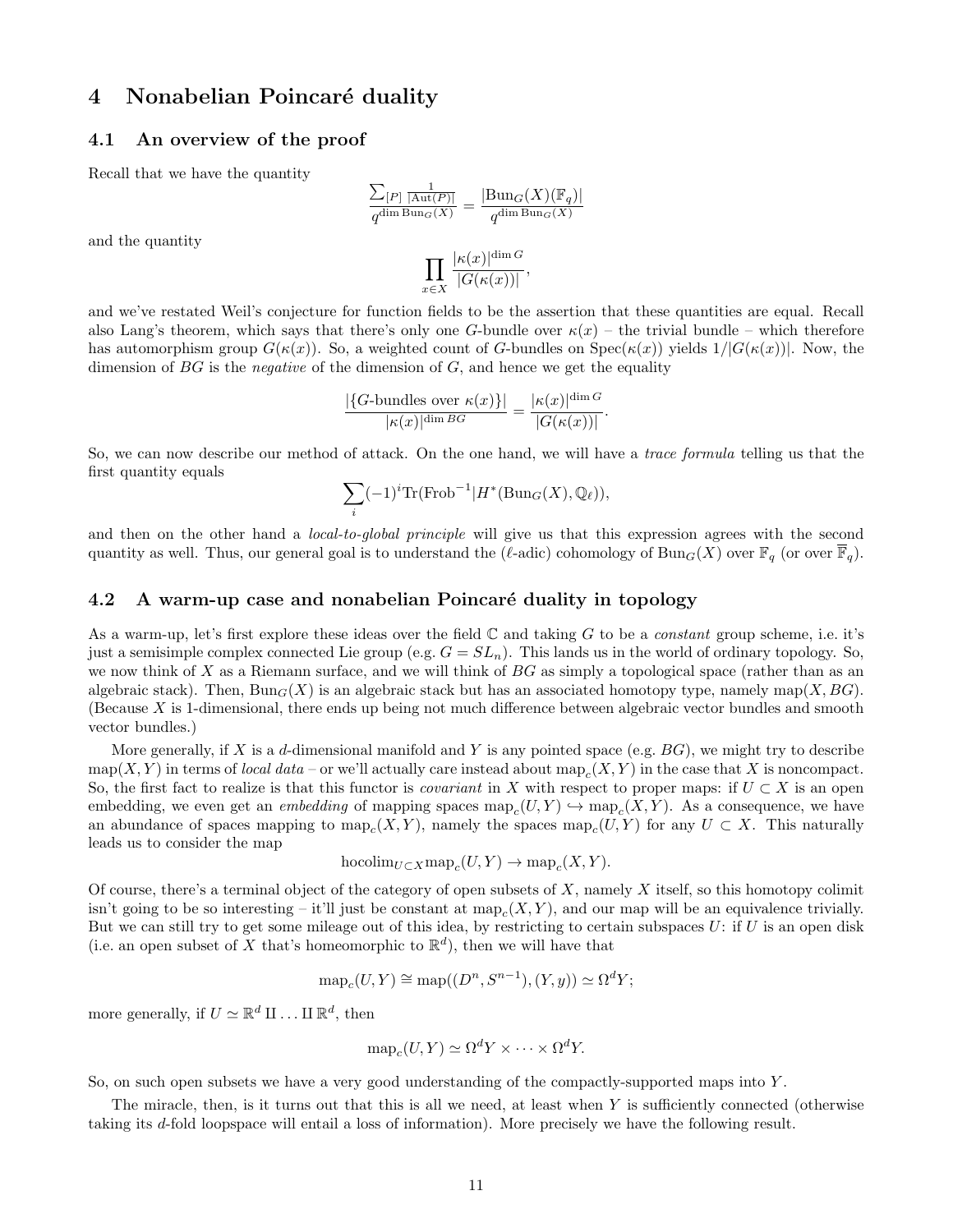**Theorem 33** (Topological nonabelian Poincaré duality). If Y is  $(d-1)$ -connected, then

$$
\operatorname{hocolim}_{U\subset X} \operatorname{a}\operatorname{disjoint}\operatorname{union}\operatorname{of} d\operatorname{-disks}\operatorname{map}_c(U,Y)\xrightarrow{\sim} \operatorname{map}_c(X,Y).
$$

**Remark 34.** This theorem is so named for the following reason. If  $Y = K(A, n)$  for  $n \geq d$  and X is oriented, then the source and target of the duality map are both describable in terms of singular co/chains: the target has homotopy groups

$$
\pi_* \operatorname{map}_c(X, K(A, n)) \cong H_c^{n-*}(X; A),
$$

while the source has homotopy groups

$$
\pi_*\mathrm{hocolim}\, \mathrm{map}_c(U,K(A,n)) \cong H_{*+d-n}(X;A),
$$

and indeed the natural map from the latter to the former is the Poincar'e duality map, i.e. the inverse of the map

$$
H^{n-*}_c(X;A) \xrightarrow{-\cap [X]} H_{*+d-n}(X;A)
$$

(the cap-product).

This statement is good for our purposes, because it gives us a local-to-global principle: we can write  $\text{map}_{c}(X,Y)$ as a (homotopy) colimit, in which

- on the one hand, the category over which we're taking a colimit depends only on X (namely, the category of disjoint unions of d-disks in  $X$ ), while
- on the other hand, the value of our functor at each object depends only on Y.

**Remark 35.** In the special case when  $Y = BG$ , we should think of a map in map<sub>c</sub> $(U, BG)$  as giving a G-bundle on  $X$  which is trivialized outside of  $U$  (or more precisely, such a datum is given by the image of that map in  $map_c(X, BG)$ ). Moreover, nonabelian Poincaré duality is telling us that ranging over all open subsets  $U \subset X$  which are homeomorphic to a finite disjoint union of disks allows us to describe all  $G$ -bundles over  $X$  in this way, in an essentially unique fashion (up to inclusions  $U \subset U'$ ).

**Remark 36.** In the further special case that  $X$  is a Riemann surface, i.e. a 2-dimensional manifold, our hypotheses dictate that we need  $BG$  to be 1-connected; this is why we assume that  $G$  itself is connected.

#### 4.3 The Ran space and nonabelian Poincaré duality in algebraic geometry

Let's now return to our actual situation of interest. Recall that we have  $G \to X \to \text{Spec}(k)$ , and we are interested in the cohomology of the algebraic stack  $Bun_G(X)$  of G-bundles on X.

To mimic the topological side, we define the Ran space of X, denoted  $\text{Ran}_G(X)$ , to be the stack of G-bundles on X which are trivialized away from finitely many points (which is the appropriate analog of our previous notions when we're working in the Zariski topology). Let's be a little more precise: maps  $Y \to Ran_G(X)$  are the same thing as G-bundles  $P \to X \times Y$  together with a nonempty finite set of maps  $f_1, \ldots, f_n : Y \to X$  together with a trivialization of P on  $(X \times Y) \setminus (\Gamma_{f_1} \cup \cdots \Gamma_{f_n})$ . (In the special case that Y is a point, we get the previous informal description.)

Now, there's a forgetful map  $\text{Ran}_G(X) \to \text{Bun}_G(X)$  (which just remembers the G-bundle but forgets the maps  $f_i: Y \to X$  and the trivialization), and this leads us to the following result.

**Theorem 37** (Algebro-geometric nonabelian Poincaré duality). If X is an algebraic curve over k,  $\ell^{-1} \in k$ , and  $G \to X$  is a semisimple, generically simply-connected, smooth group scheme which has connected fibers, then the map

$$
\text{Ran}_G(X) \to \text{Bun}_G(X)
$$

induces an isomorphism in  $\ell$ -adic cohomology.

**Remark 38.** In fact, this statement holds under weaker conditions, too – for example, when  $G = GL_n$ .

Let's first sketch a proof of this for  $G = GL_1$ . In this case,  $Bun_G(X)$  classifies line bundles on X, while  $Ran_G(X)$ classifies line bundles that are generically trivialized. we're claiming that this induces some sort of equivalence, and this map sort of behaves like a fibration, so that we can simply check that the fibers themselves are contractible in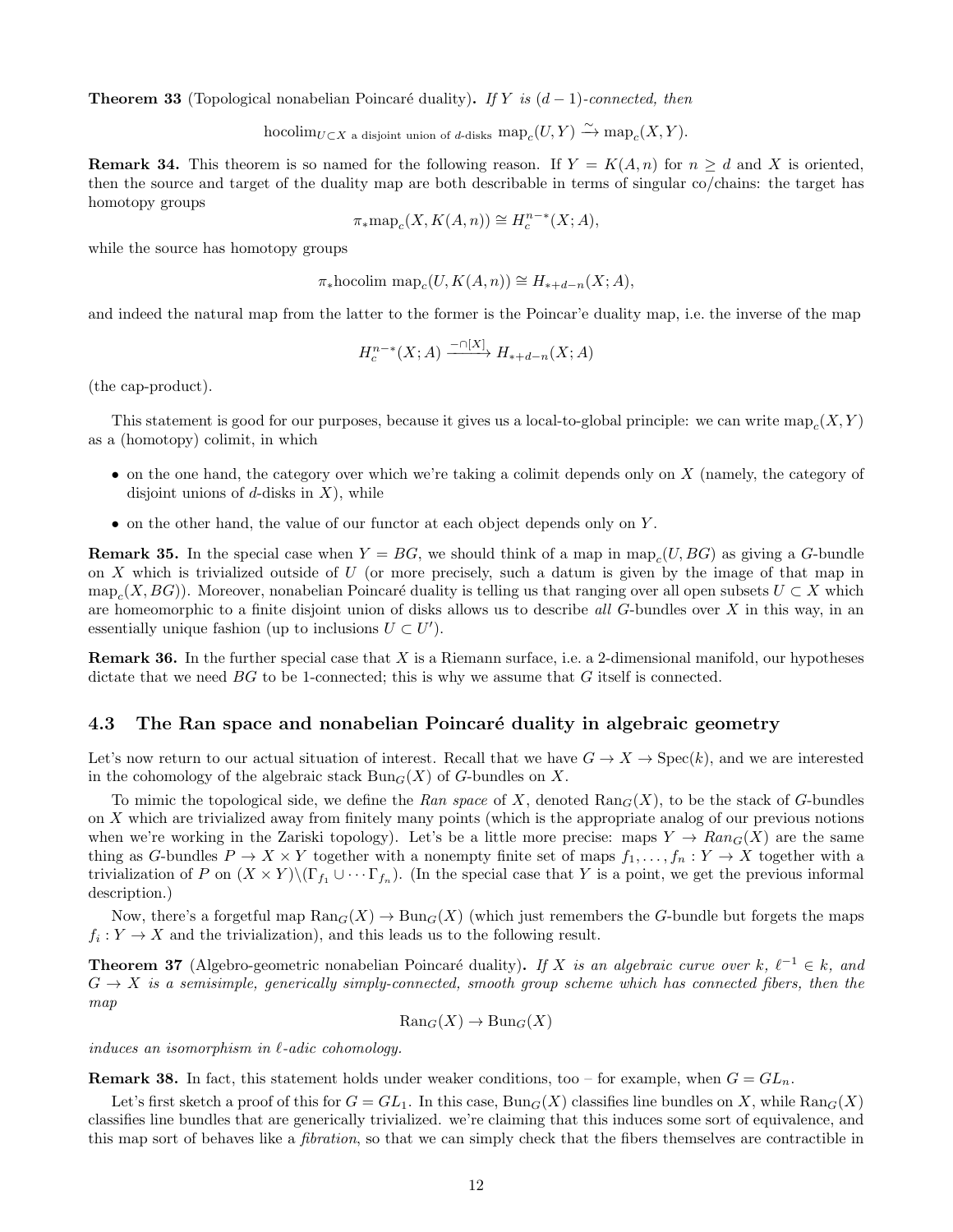the appropriate sense. Now, we have a map pt  $\rightarrow Bun_G(X)$  selecting the trivial G-bundle, and then the pullback of

$$
\begin{array}{ccc}\n\text{Ran}_G(X) & \longrightarrow & \text{Bun}_G(X) \\
\downarrow & & \downarrow \\
\downarrow & & \downarrow \\
\text{pt}\n\end{array}
$$

yields the "generic trivializations" of the trivial G-bundle. These correspond to nonzero meromorphic functions, i.e. rational maps  $X \dashrightarrow \mathbb{A}^1\backslash\{0\}$ . This set of rational maps is precisely  $K_X\backslash\{0\}$ , which we should think of as contractible: we think of  $K_X$  as an infinite-dimensional vector space (or perhaps slightly better, as a colimit of finite-dimensional vector spaces), and we recall that  $S^\infty$  is contractible.

Now, the generalization to  $G = GL_n$  goes as follows. now we get  $X \dashrightarrow GL_n \subset {\mathbb{A}}^{n^2}$ , and now instead of removing  $\{0\} \subset K_X$  we remove some subset  $U \subset (K_X)^{n^2}$ , whose complement is described informally by

$$
\operatorname{map}_{\operatorname{rat}^{\eta}}(X, \{A : \det(A) = 0\}).
$$

Once again, we're removing something from an infinite-dimensional vector space which has infinite codimension, and so the result should again be thought of as contractible.

Remark 39. One might ask whether this map is an equivalence in some motivic sense. Lurie suspects that this is not true; at the very least, the proof of the statement certainly does not imply that this is so.

# 5 The computation

# 5.1 Pushforward along  $\text{Ran}_G(X) \to \text{Ran}_{\{e\}}(X)$  and the affine Grassmannian

Let us recall our setup: we're working over a field  $K$ , we have a smooth algebraic curve  $X$  defined over  $K$ , and we have a family of groups  $G \to X$  parametrized by X; our goal is to understand  $H^*(Bun_G(X), \mathbb{Q}_\ell)$ . In the previous lecture we discussed a tool for studying this, namely the map

$$
\text{Ran}_G(X) \to \text{Bun}_G(X);
$$

in passing to  $\text{Ran}_G(X)$ , we're adding the data of a finite set of points of X together with a trivialization of our G-bundle away from those points. Recall that nonabelian Poincaré duality guarantees that under mild hypotheses on G, this map induces an isomorphism on  $\ell$ -adic cohomology. In addition to the map above, we also have a map

$$
\text{Ran}_G(X) \xrightarrow{\varphi} \text{Ran}(X) = \text{Ran}_{\{e\}}(X);
$$

now, the target simply parametrizes nonempty finite subsets of  $X$ . We will see that we can understand the fibers of this map purely in terms of G.

For simplicity, let's assume that G is constant. (One might keep in mind the example  $G = SL_n$ ; then G-bundles are just vector bundles with trivialized determinant.) Then, using a sort of Leray–Serre spectral sequence, we have isomorphisms

$$
H^*(\mathrm{Bun}_G(X),\mathbb{Q}_\ell) \cong H^*(\mathrm{Ran}_G(X),\mathbb{Q}_\ell) \cong H^*(\mathrm{Ran}(X),\varphi_*\underline{\mathbb{Q}}_\ell)
$$

(where of course  $\varphi_*$  really denotes a *derived* pushforward along  $\varphi$ ). Let's write  $A = \varphi_* \underline{\mathbb{Q}}_{\ell}$  for this complex of sheaves.

Now, let's consider the fibers of  $\varphi$ . A point of  $\text{Ran}(X)$  is a finite subset of X, so the simplest case is a singleton subset  $\{x\} \in X \subset \text{Ran}(X)$  (where we consider  $X \subset \text{Ran}(X)$  via singletons). In this case,  $\varphi^{-1}(\{x\})$  looks like the space of G-bundles on X equipped with a trivialization on  $X\setminus\{x\}$ . Now, we can fix a trivialization of our G-bundle on a formal neighborhood of the point  $x$ , and then all the data is given by the clutching function along the punctured disc: in other words, such G-bundles are parametrized by  $G(K_x)$ . (Recall that after choosing a coordinate, we have  $K_x \cong \kappa(x)(t)$ .) But then, given that we actually want to parametrize G-bundles instead of G-bundles equipped with a trivialization, we see that we want to take a quotient to remove the ambiguity introduced when we chose the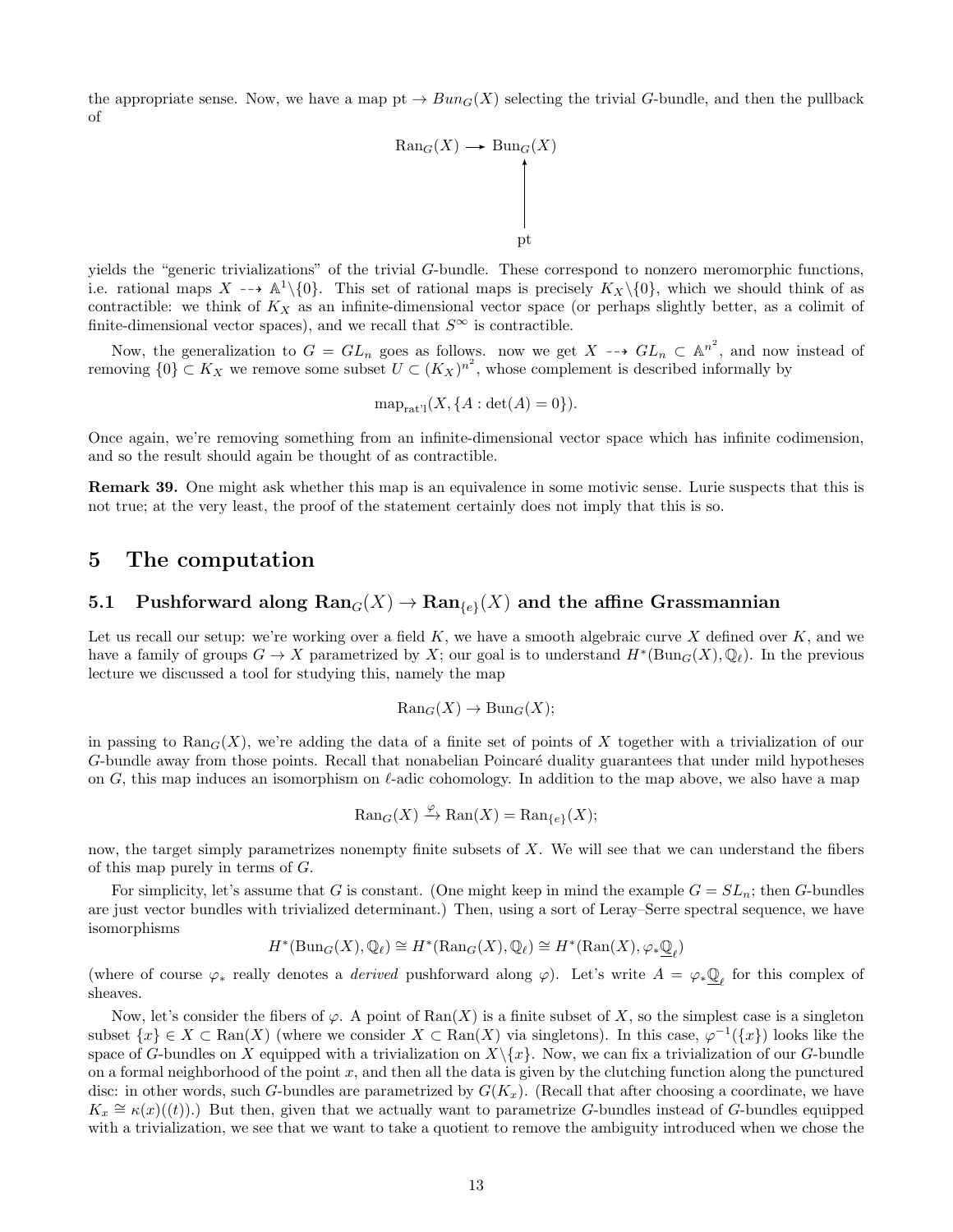trivialization at x in the first place: thus, we are actually interested in  $G(K_x)/G(\mathcal{O}_x)$ . (Recall that after choosing a coordinate, the inclusion  $\mathcal{O}_x \subset K_x$  corresponds to the inclusion  $\kappa(x)[[t]] \subset \kappa(x)((t))$ .)

Now,  $G(K_x)/G(\mathcal{O}_x)$  is an algebro-geometric object, a sort of infinite-dimensional algebraic variety (compare with e.g.  $\mathbb{P}^{\infty} = \text{colim } \mathbb{P}^n$ ). It is called the *affine Grassmannian*, and is denoted  $\text{Gr}_G = G(K_x)/G(\mathcal{O}_x)$ .

**Remark 40.** Since "up to homotopy" we're supposed to think of  $G(K_x)$  as "maps into G from a circle" and of  $G(\mathcal{O}_x)$  as "maps into G from a disc", we should therefore think of Gr<sub>G</sub> as being an incarnation of  $\Omega G \simeq \Omega^2 BG$ . (Perhaps better, we might think of the affine Grassmannian as an algebraic incarnation of this two-fold loopspace.)

Now,  $\text{Gr}_G$  is a colimit of projective varieties, and hence behaves as a sort-of "compact" object. Hence, our map  $\text{Ran}_G(X) \stackrel{\varphi}{\to} \text{Ran}(X)$  behaves like a proper map (i.e. it has "compact" fibers). Hence, the proper base change theorem tells us that we have a quasi-isomorphism of the stalk  $A_x \simeq C^*(\text{Gr}_G, \mathbb{Q}_\ell)$  of A at x with the  $\ell$ -adic cochains on the affine Grassmannian.

More generally, let  $S = \{x_1, \ldots, x_n\} \in \text{Ran}(X)$ . We can carry out the same analysis, but now we have n disks instead of a single disk, and so we get  $\varphi^{-1}(S) = \text{Gr}_G \times \cdots \times \text{Gr}_G$ , and thence we obtain an identification of the stalk of A at  $S \in \text{Ran}(X)$  as

$$
A_S \simeq C^* \left( \prod_n \mathrm{Gr}_G, \mathbb{Q}_\ell \right) \simeq \bigotimes_n C^* (\mathrm{Gr}_G, \mathbb{Q}_\ell) \simeq A_x.
$$

#### 5.2 Factorizable sheaves

From this computation, we see that A provides us with the data of a *factorizable sheaf* on X. Namely, if  $S = S_1 \coprod S_2$ , then we have the "factorization" condition  $A_S \simeq A_{S_1} \otimes A_{S_2}$ . So, suppose we have two points  $x, y \in X$ . in the Ran space, what happens if we "move these points together"? More precisely, if we have "paths" from x to z and from y to z, these give us a path  $[0, 1] \rightarrow \text{Ran}(X)$  which changes strata at the endpoint  $1 \in [0, 1]$ . If we pull the sheaf A back to the interval [0, 1], we will therefore obtain a sheaf which is the constant sheaf  $C^*(\text{Gr}) \otimes C^*(\text{Gr})$ over  $[0,1)$  but has value  $C^*(\text{Gr})$  at 1. To specify such a sheaf, it therefore suffices to define a *cospecialization* map: any stalk at 1 is supposed to extend to a section on some small neighborhood of 1, and so this is asking for a map  $C^*(\mathrm{Gr}) \to C^*(\mathrm{Gr}) \otimes C^*(\mathrm{Gr}).$ 

But this map is actually coming from topology! Recalling the identification Gr  $\approx \Omega^2 BG$ , there is a loop multiplication  $\Omega^2 BG \times \Omega^2 BG \to \Omega^2 BG$ , which is exactly what's inducing the map in the other direction on cochains.

This story is part of a dictionary, at least if we're working in topology instead of algebraic geometry. First of all, we have a containment

{non-unital  $E_n$ -coalgebras}  $\subset$  {factorizable sheaves on Ran( $\mathbb{R}^n$ )}.

(The non-unitality reflects the fact that we're not considering the empty set as part of the Ran space.) More precisely,  $Gr \approx \Omega^2 BG$  is a 2-fold loopspace, and hence  $C^*(Gr, \mathbb{Q}_\ell)$  is an  $E_2$ -coalgebra.

Now, given any ("nicely symmetric")  $E_2$ -coalgebra, for any surface  $\Sigma$  we can construct a factorizable sheaf on Ran( $\Sigma$ ); this construction takes  $C^*(\text{Gr})$  to A. We can also consider *reduced* cochains, which will kill off our co-unit, and so we get that  $C_{red}^*(\text{Gr})$  gives  $A_{red}$ . Now, on both sides these objects are pretty similar, and finally we end up with

$$
H^*(\text{Ran}(X), A) \cong H^*(\text{Ran}(X), A_{red}) \oplus \mathbb{Q}_{\ell}.
$$

#### 5.3 Verdier duality and Koszul duality

Now, let's return from working topology to the setting of algebraic geometry over a finite field. Recall that we wanted to compute the number

$$
\mathrm{Tr}(\mathrm{Frob}^{-1}|H^*(\mathrm{Ran}(X),A)).
$$

This is almost exactly the setting of the Grothendieck–Lefschetz trace formula. Let us take a moment to describe this. Let Y be an algebraic variety over  $\mathbb{F}_q$ , and let F be an  $\ell$ -adic sheaf on Y. Then  $H_c^*(Y, \mathcal{F})$  carries a Frobenius action, and the trace formula says that

$$
\text{Tr}(\text{Frob}|H_c^*(Y,\mathcal{F})) = \sum_{y \in Y(\mathbb{F}_q)} \text{Tr}(\text{Frob}|\mathcal{F}_y).
$$